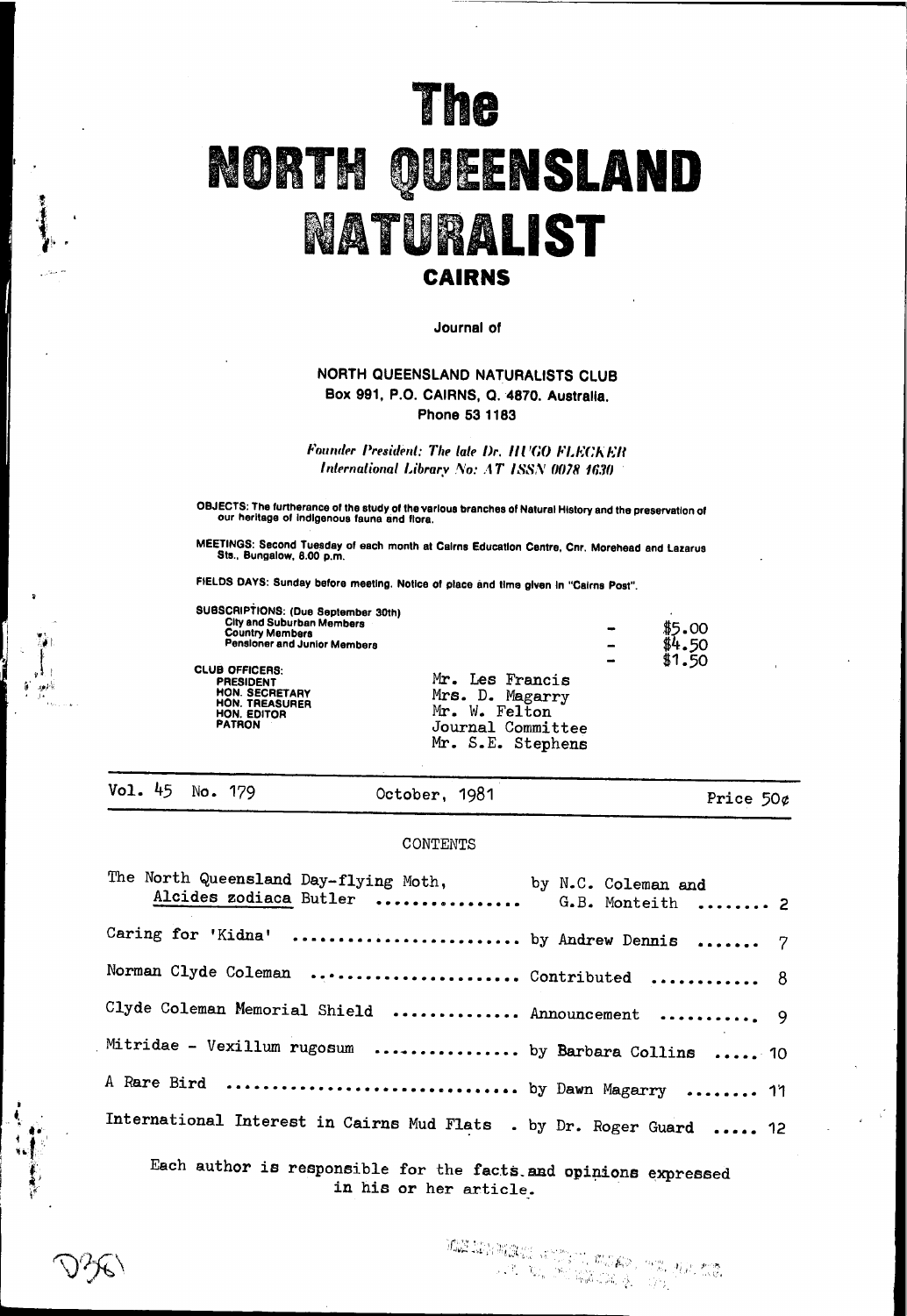LIFE HISTORY OF THE NORTH QUEENSLAND DAY-FLYING MOTH, AICIDES ZODIACA BUTLER (LEPIDOPTERA: URANIIDAE)

by N.C. Coleman\* and G.B. Monteith<sup>+</sup>

#### INTRODUCTION

Most moths are nocturnal, but a notable exception is the subfamily Uraniinae which includes four genera and about twenty species scattered through the tropical regions of the world. Three of these genera are entirely diurnal in habits and their large size, brilliant colours and tailed hindwings lead many casual observers to assume they are butterflies. Chrysiridia occurs in Madagascar and Zanzibar and one of its species, madagascariensis, is often hailed as the most beautiful insect in the world with its fiery, opal-like patterns of green, gold and red on a velvety black background. Almost as beautiful is the genus Urania which has species in northern South America and on the islands of the West Indies. The third day-flying genus is Alcides which has several species centered on the island of New Guinea and nearby land masses. Alcides zodiaca Butler, sometimes called the "Zodiac Moth", is our only Australian representative of these diurnal moths. It occurs at Iron Range and from Cooktown to Mackay and is sometimes extremely abundant, especially in lowland areas. Species of Alcides do not quite measure up to the magnificence of Chrysiridia and Urania, but Alcides zodiaca is still a striking insect with broad bronze bands on blue-black wings with white tails. It is very similar to the New Guinea species. Alcides agathyrsus Kirsch and the two obviously arose from a common ancestor.

The fourth genus of the Uraniinae is Nyctalemon which includes several con ventionally nocturnal species in the Indo-Pacific area. The only one to occur in Australia is Nyctalemon patroclus L. which ranges from India and China through to North Queensland where, like Alcides zodiaca, it occurs at Iron Range and in the Cairns region. N. patroclus is a large brown moth with a longitudinal white band on each wing and with two prominent white tails on each hindwing; though common in New Guinea it is very rare in Australia most specimens having been taken in the wet lowlands near Babinda.

Most day-flying uraniids seem to share similar flight behaviour in the adults. They often appear in large numbers which persist for a relatively short time during which they feed in swarms at flowering trees; often they build up to such large numbers that they bend the branches of their night--time roosting trees. This behavious is noted for Chrysiridia by Eltringham (1923) and for Urania by Guppy (1907) and Gosse (1880). Similar observations for Alcides zodiaca are by Alexander (1933), who noted hundreds roosting in two small shrubs at Yarrabah., by LeSouef (1979) who mentions sightings by Clive Pratt at Shiptons Flat (near Helenvale) of swarms which broke small branches from trees, and by R. Straatman (pers. comm.) who reports great numbers migrating near Kuranda. A. zodiaca is typically a high-flying insect, keeping up near the canopy where they vigorously dogfight with other insects, even the larger Birdwing butterflies. One of their characteristics is the spiralling upwards flight of pairs and small groups, often going hundreds of feet in the air.

Edmonton, North Queensland (deceased April 8, 1981).

Queensland Museum, Brisbane.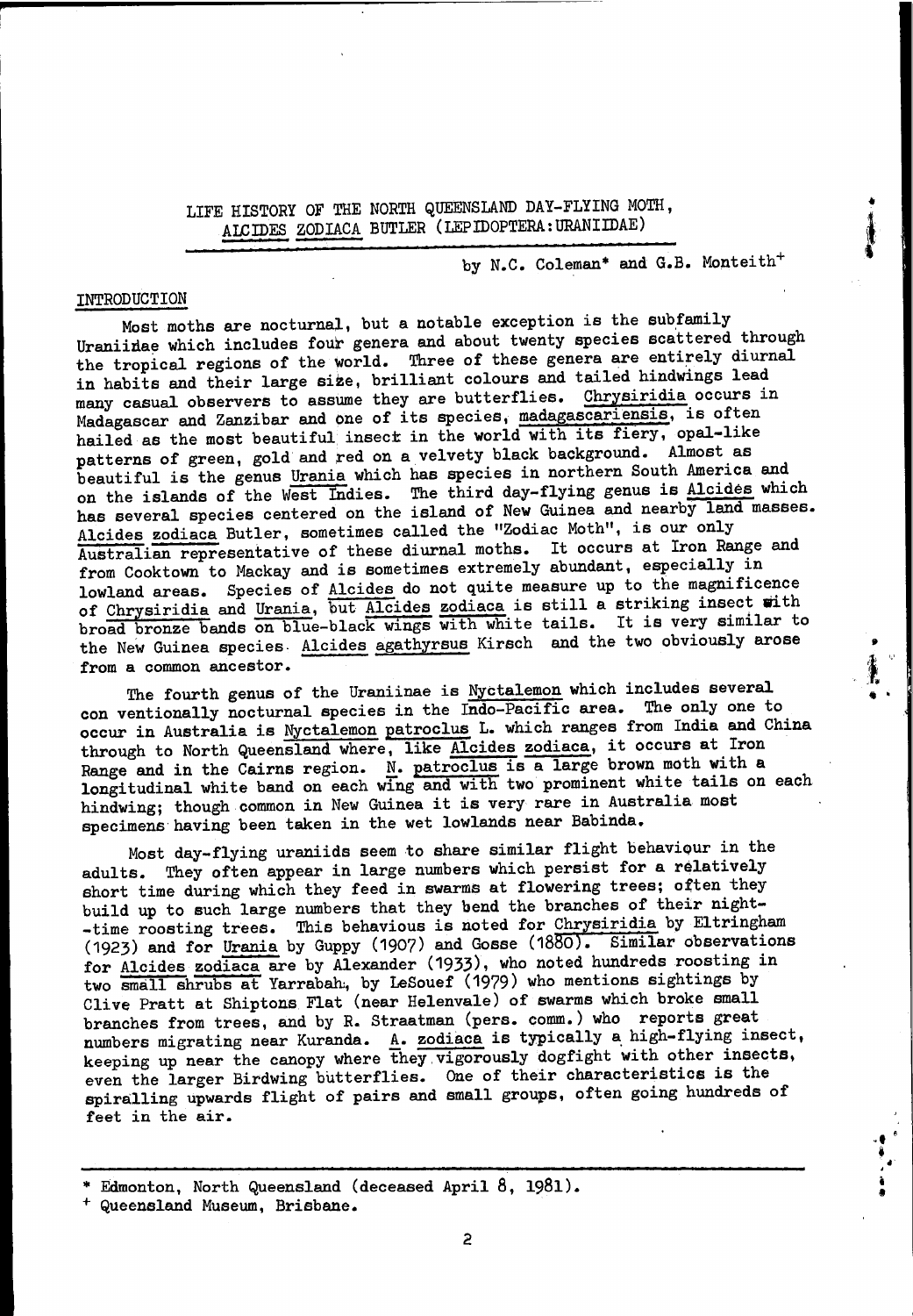#### Larval food-plant

Many collectors have searched for the larval food-plant of this common, conspicuous moth without success. We record here its discovery. In February, 1980, one of us (Coleman) collected a number of boldly-marked caterpillars on foliage of a large canopy vine which had been brought to the ground by logging operations in rainforest on the upper Mulgrave River (Goldsborough Road), via Gordonvale. These were reared through on leaves of the same vine and eventually emerged as Alcides zodiaca. The plant has been identified as Omphalea queenslandiae F.M. Bail. (Euphorbiaceae).

This food-plant has since been confirmed by detective work by Don and Irene Kajewski, of Tolga, and Garry Sankowsky of Tamborine. In August 1979 the Kajewskis had collected pupae south of Babinda which emerged as Alcides, but the food plant was not found. In May 1980 Garry Sankowsky visited the spot with the Kajewskis, Yound more empty pupal shells, and concluded that a large, defoliated, canopy vine there might be the food-plant. Armed with the evidence of the Mulgrave River larvae mentioned in the preceding paragraph, the Kajewskis revisited the site in April 1981. This time many larvae were found on the vine which was later confirmed by Bernie Hyland of CSIRO, Atherton, as Omphalea queenslandiae. In May, 1976, Garry Sankowsky had noted a female Alcides moth laying eggs on ferns near Fishery Creek, south of Gordonvale. When this site was rechecked in July, 1981, stems of Omphalea were found, obviously having provided the egg laying stimulus (G. Sankowsky, pers. comm.)

Omphalea queenslandiae is a large, uncommon, tree-top vine with a stem diameter up to 15cm. It has large, glabrous, alternate, broadly ovate leaves which reach about 15cm by 10cm in size. The leaf petioles bear a pair of bulging glands where they join the leaf blade; in this respect they resemble the leaves of the common North Queensland vine, Adenia heterophylla (Passifloraceae), but Omphalea is readily separated from Adenia by its lack of climbing tendrils. Omphalea bears large, globular fruits, up to 12cm in diameter, each of which encloses 2-4 spherical seeds which were eaten by the aborigines under the name "Camboo". Cut stems ooze a viscous, sticky, transparent sap. In Australia, O. queenslandiae occurs at Iron Range and in mainly lowlands between Bloomfield and Innisfail. However, it does reach the edge of the Atherton Tableland at altitudes as high as 680m (B.P.M. Hyland pers. comm.). It has also been col-<br>lected in New Guinea and the Solomon Islands. Clearly the high-canopy habit of the vine explains in part why this larval food-plant of Alcides has remained undetected for so long. This plant's habit also correlates with the moth's high-flying behaviour.

The genus Omphalea is rather obscure with about 20 species in the new and old world tropics. O. queenslandiae is the only Australian species. Search of the literature reveals that Chrysinidea madagascariensis breeds on Omphalea<br>biglandulosa in Madagascar (Eltringham, 1924), Urania sloanus breeds on Omphalea triandra in Jamaica (Gosse, 1881), Urania boisduvali breeds on Omphalea triandra in Cuba (Macleay, 1834) and Urania leilus breeds on Omphalea megacarpa in Trinidad (Guppy, 1907). There is thus a strikingly close association between these diurnal uraniid moths and Omphalea in widely separated parts of the world, so close in fact that we may speculate that the association dates from before continental drift separated the southern continents.

The only published reference to food-plants for other species of Alcides is Szent-Ivany and Carver (1967) who record Pittosporum sp. for Alcides agathyrsus in New Guinea. However, Mr. Ramon Straatman, now of Kuranda but with many years experience with Lepidoptera in New Guinea, informs us that the common food -plant there is Endospermum formicarum Beccari, a small tree with hollow twigs inhabited by ants. He states that this same plant is also the food-plant of the nocturnal uraniine, Nyctalemon patroclus, in New Guinea. Interestingly, Endospermum also belongs to the Euphorbiaceae and is placed in the same subfamily as Omphalea. Pittosporum is quite unrelated and requires confirmation as an

 $\overline{\mathbf{z}}$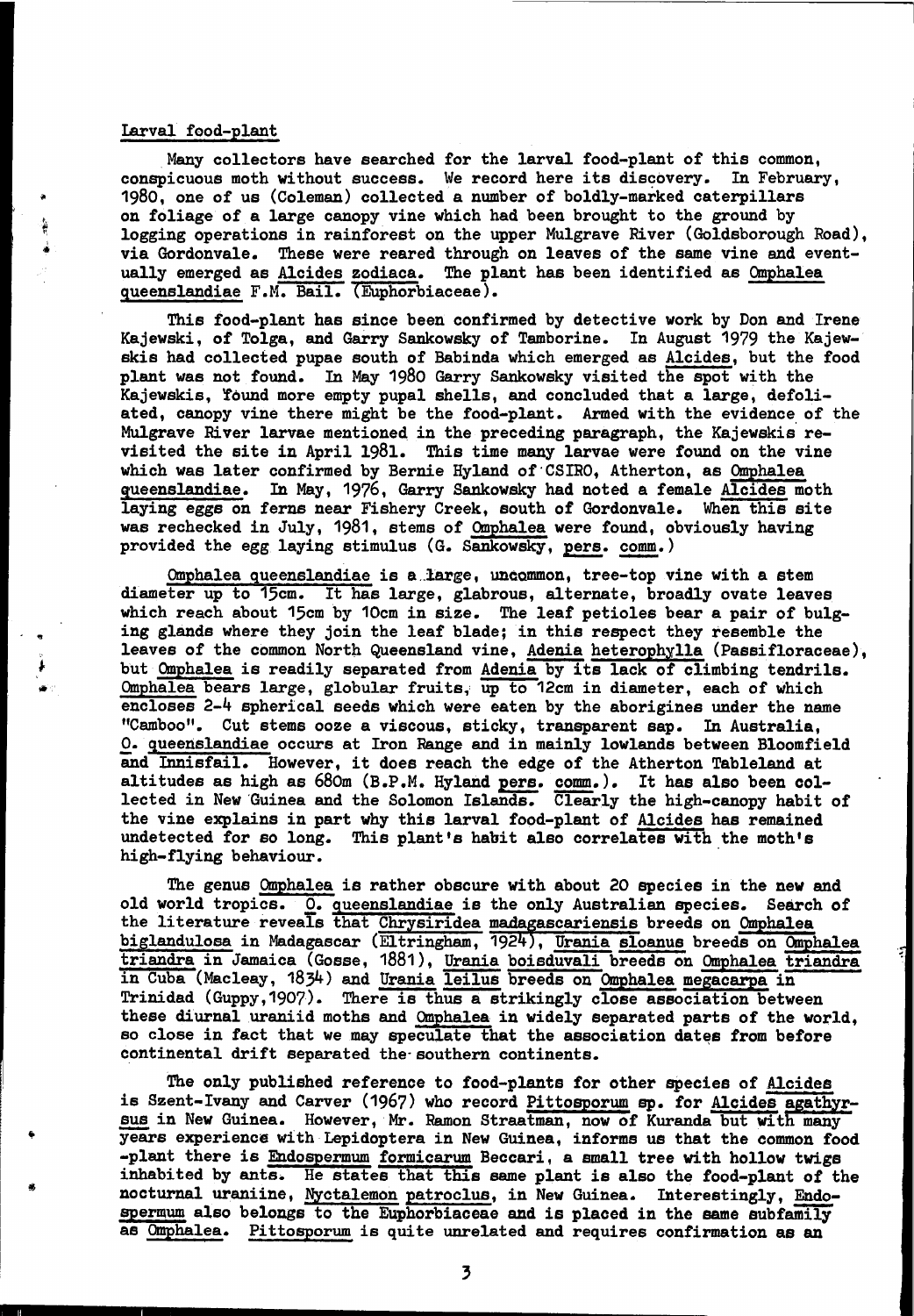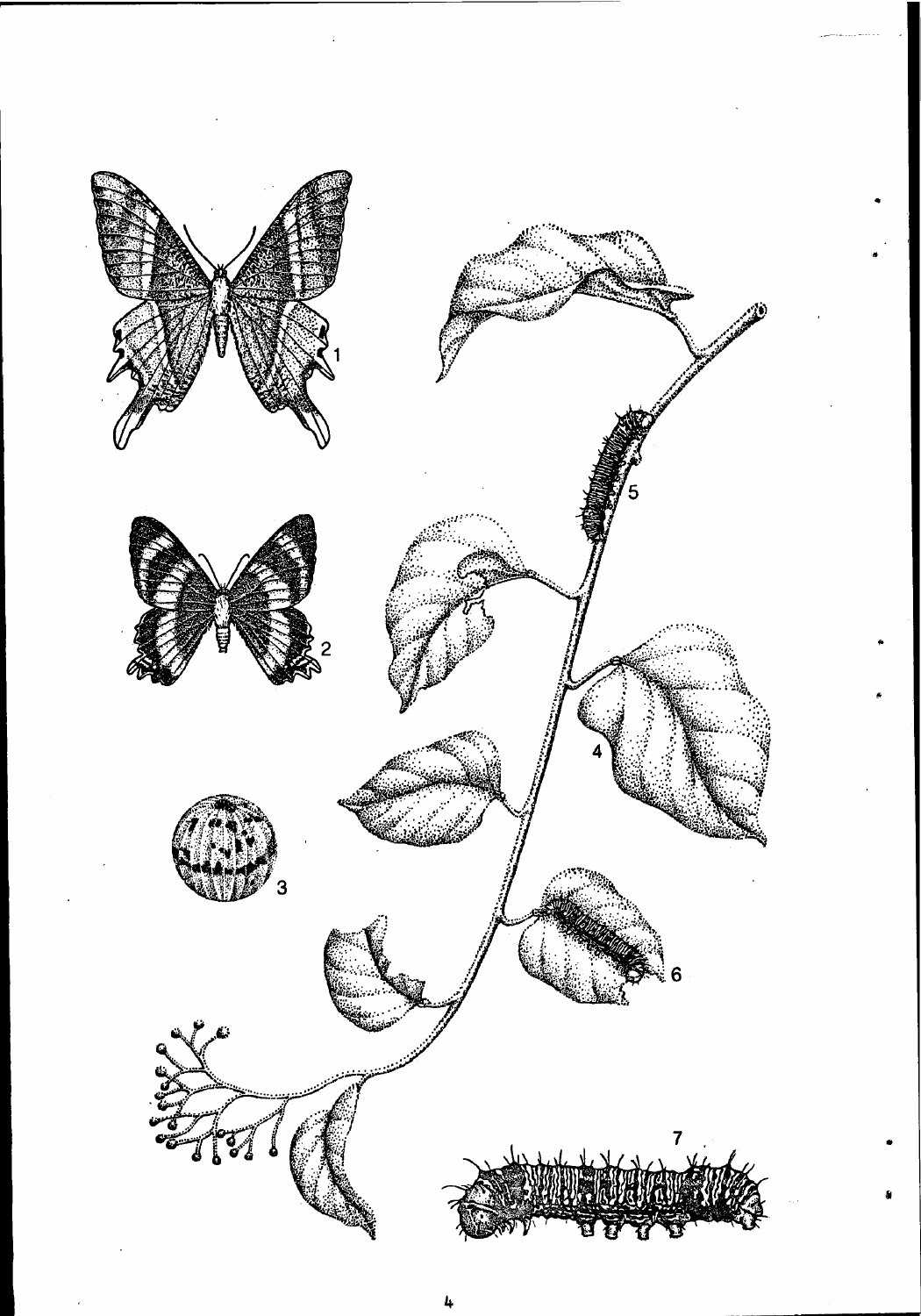Alcides food-plant. Although the genus Endospermum does not appear in standard works on the Australian flora the Queensland Herbarium holds material of four species from North Queensland, including Endospermum formicarum, itself, from "Cape York". Both E. medullosum and E. myrmecophilum occur south of Cairns and resemble species of Macaranga. Considering the close relationship between Alcides zodiaca and  $\overline{A}$ . agathyrsus, it will be worth investigating whether, in North Queensland, either Alcides zodiaca or Nyctalemon patroclus utilizes any Endospermum species as food-plant.

The conspicuous behaviour and bright colours of these uraniid day-flying moths suggest that they may have toxicity which protects them from bird attack. This is further indicated by the fact that, in New Guinea, Alcides agathyrsus is the model for uncanny mimicry by a swallowtail butterfly, Papilio laglaizei (Straatman, 1975). Normally suspected toxicities are confirmed by reference to the larval food-plants which are also toxic. Although the Euphorbiaceae contains many toxic plants there is no direct evidence that Omphalea or Endospermum are toxic, although crushed leaves of Omphalea have an acrid smell. Seeds of Omphalea were eaten by native people in both Australia and Trinidad, and leaves of Endospermum are used to wrap cooking foods in New Guinea  $(Paijmans, 1976)$ .

# Larval description and behaviour

Larvae of several species of Uraniinae have been described and/or figured, viz. Nyctalemon patroclus (Hampson, 1895, fig. 56, p.110), Chrysiridia madagascariensis (Eltringham, 1924, plate 22, p.443), Urania leilus (Güppy, 1907, plate 26) Urania sloanus (Gosse, 1881). All have the same general form, being thick fleshy caterpillars with a prominent pattern of rings and blotches and with a sparse vestiture of setae set upon small tubercles. In Urania and Chrysiridea some of the body setae are elongated with clubbed tips. All have the full complement of five pairs of abdominal prolegs.

Larvae of Alcides have not been described, but a photograph of those of Alcides agathyrsus appears in D'Abrera, 1975, (p.60). The figures and brief description given here for Alcides zodiaca are based on photographs taken by one of us (Coleman). Unfortunately specimens were not preserved. The smallest larvae collected were 15mm long and these reached about 32mm in length and 6mm in diameter before pupation.

Smaller larvae have a ground colour of black with a pattern of transverse white bands, usually three per body segment. The white rings may be broken laterally in the middle region of the abdomen. The rings are absent on the second thoracic segment, above the first proleg and behind the fourth proleg, giving the appearance of three broad, transverse dark bands at these spots. Each proleg has a pair of short, longitudinal pale bands above its base. The head, the dorsal surface of the thoracic segments and the thoracic legs are light red. The prolegs and claspers are yellow. There are sparse short black setae on the head and forming an irregular ring around each body segment; these are often white-tipped and those on the dorsal surface are mounted on small conical tubercles.

In later instars the appearance of the larva changes considerably. The number of transverse white rings doubles to six per segment, separated by very narrow bands of black. The three broad dark bands caused by the partial absence of white rings on the second thoracic segment, the segment above the first proleg and the segment behind the fourth proleg remain but are marked by red blotches on the dorsal surface. In the final instar the red blotches darken to bright crimson and cover most of the dorsal surface of the thorax. The setae remain similar to those of earlier instars and are never long and clubbed as in Urania and Chrysiridia.

An unusual feature of the larvae of this group of moths is their ability to escape attack by suddenly dropping from the foliage on a thread of silk, afterwards climbing the thread to resume their original position. This is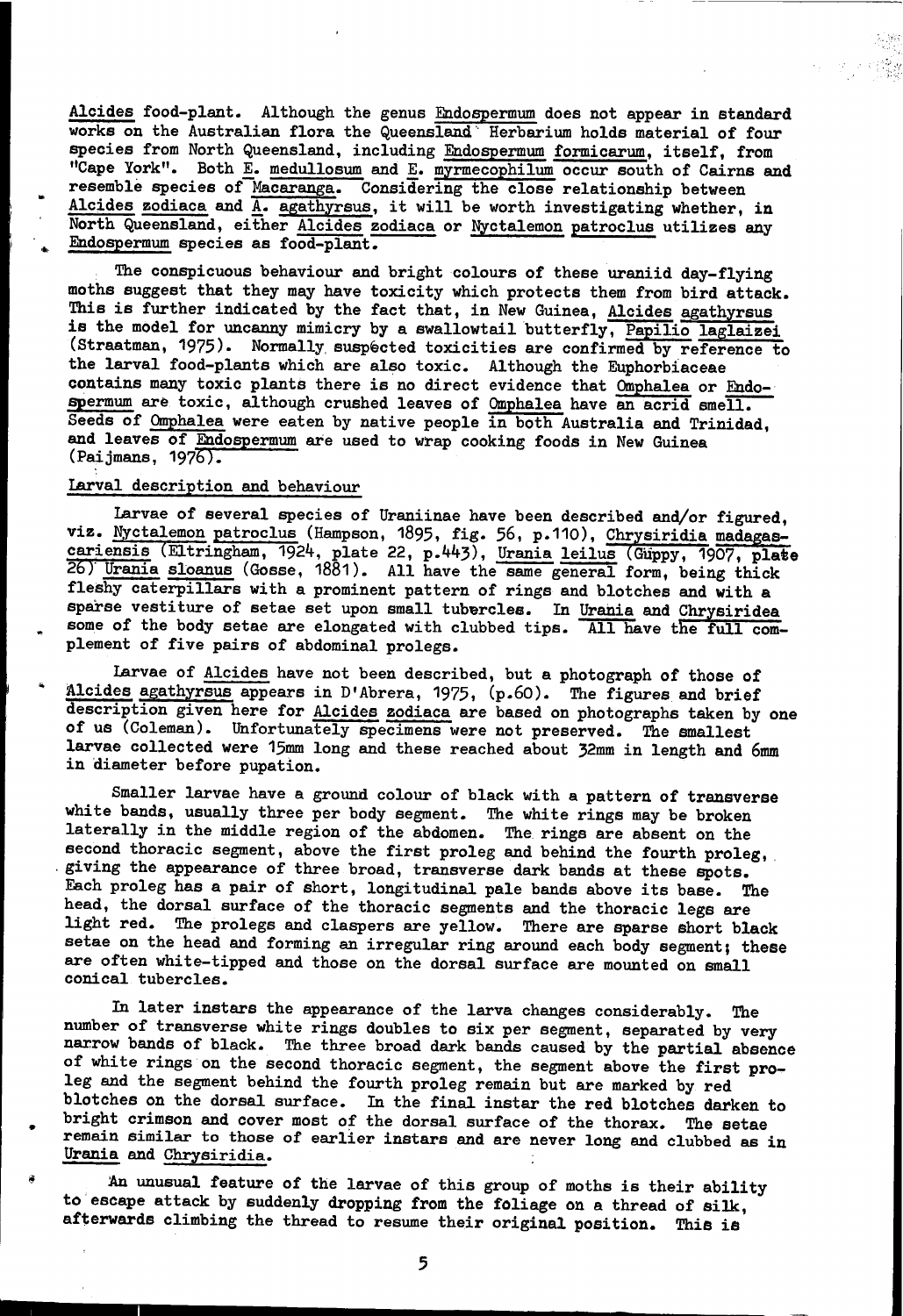graphically described for Urania spp. by both Guppy (1907) and Gosse (1881), the latter reporting descents from trees forty to fifty feet high. Species of Alcides seem to share this ability. The photograph of A. agathyrsus larvae in D'Abrera (1974) shows them suspended on silken threads, and Ray Straatman confirms this from his own observations. on A. agathyrsus in New Guinea. The pupae of A. zodiaca collected by the Kajewskis near Babinda were all in crevices, etc., 1-3 metres above the ground; some of these pupae were still connected to the food-plant vine above by a strong silk thread. This indicates that larvae of A. zodiaca also utilize silken threads for descent.

Pupation takes place in a strong, but thin and transparent cocoon formed between one or two dead leaves. This accords with observations on pupation in both Chrysiridia and Urania.

The eggs of A. zodiaca collected by Garry Sankowsky were spherical with about 25 longitudinal ridges. They bore an equatorial band of reddish blotches, some of which extended on to the upper hemisphere. In structure they are similar to eggs described for Chrysiridea and Urania.

#### **ACKNOWLEDGMENTS**

We are most grateful to both Mr. Ray Straatman and Mr. Garry Sankowsky for permission to cite their observations on these fascinating moths. Mr. B. Hyland of CSIRO, Atherton, identified and gave information on Omphalea, while staff of the Queensland Herbarium provided further details. Maria-Ann Wrench, of the Queensland Museum, prepared the illustrations from colour slides.

#### **REFERENCES**

Alexander, W.B. (1933) In Poulton, E.B., The gregarious roosting habits of danaine butterflies in Australia; also of heliconiine and ithomiinae butter- $7:64-65.$ flies in tropical America, Proc. Roy. ent. Soc. Lond. D'Abrera, B. (1975) Moths of Australia. Lansdowne, Melbourne. pp.1-85. Eltringham, H. (1924) On the early stages of Chrysiridia ripheus Dru. Trans. ent. Soc. Lond. 1923: 439-443. Gosse, P.H. (1881) Urania sloanus at home. I. The Entomologist 13: 133-135. II. The Entomologist 14: 241-245. Gosse, P.H. (1881) Urania sloanus at home. Guppy, L. (1907) Life history of Cydimon (Urania) leilus L. Trans. ent. Soc. Lond. 1907: 405-410. Hampson, G.F. (1895) The Moths of India. Vol. III Fauna of British India. London. Lesouef, J.C. (1979) A social trip to Cooktown. Vict. Ent. 9: 51-54. Paijmans, K. (1976) New Guinea Vegetation. ANU Press, Canberra. 213pp.

Straatman, R. (1975) Notes on the biologies of Papilio laglazei and P. toboroi (Papilionidae). J. Lepid. Soc. 29: 180-187.

Szent-Ivany, J.J.H. and Carver, R.A. (1967) Notes on the biology of some Lepidoptera of the Territory of Papua and New Guinea with description of the early stages of Ornithoptera meridionalis Rothschild. P.N.G. Scient. Soc. Trans.  $8: 1-35$ .

> ILLUSTRATIONS  $(PAGE<sub>4</sub>)$

# URANIINE MOTHS OF NORTH QUEENSLAND

The nocturnal Nyctalemon patroclus (wing span 120mm). 1.

The diurnal zodiac moth, Alcides zodiaca (wing span 100mm).  $2.$ 

Egg of A. zodiaca. 3.

Omphalea queenslandiae (Euphorbiaceae), larval foodplant of A. zodiaca. 4.

5/6 Older and younger larvae of A. zodiaca.

Detail of larva of A. zodiaca.  $7.$ 

 $--000--$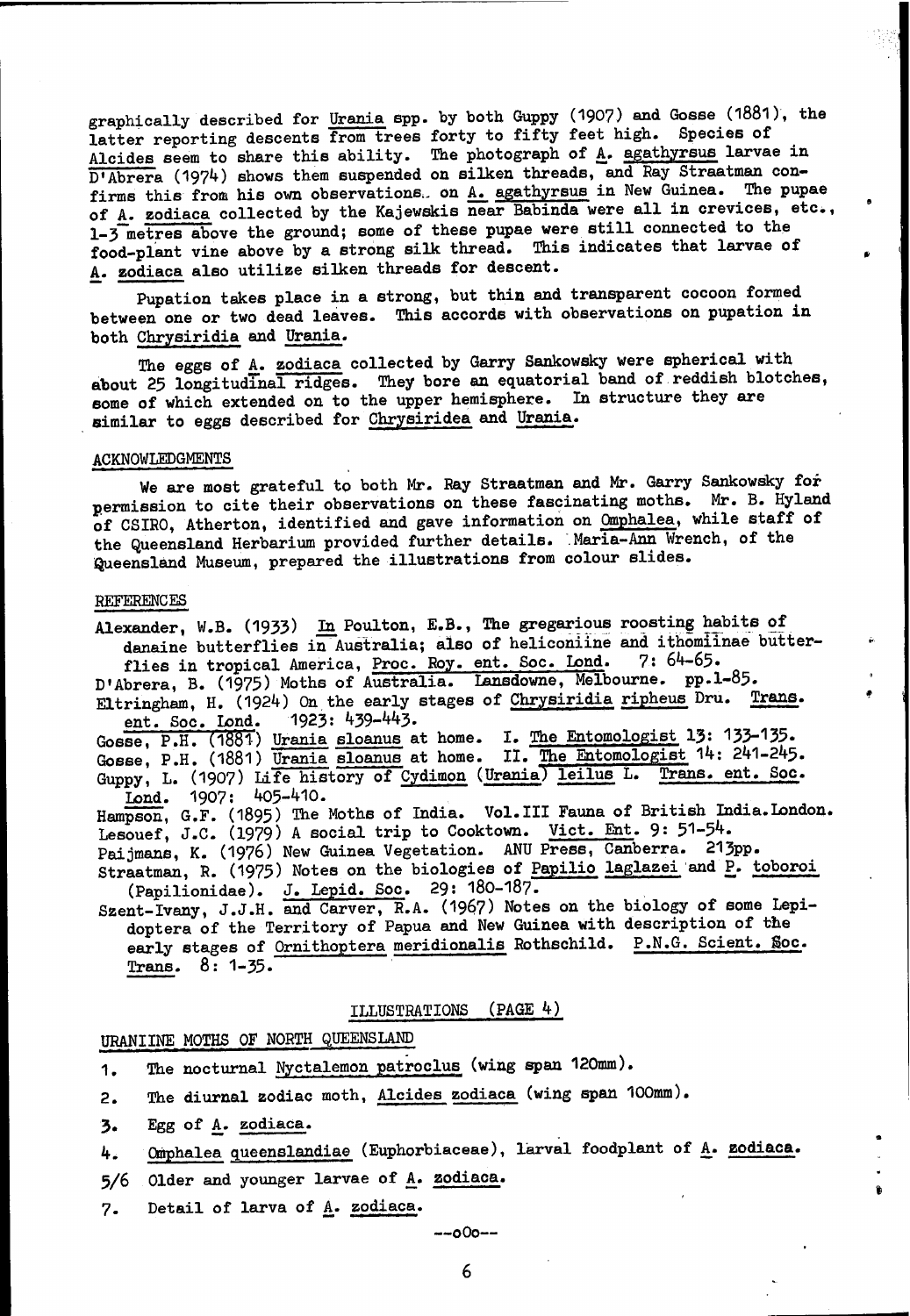### CARING FOR 'KIDNA'

## by Andrew Dennis

jj

Kidna is a baby echidna (Tachyglossus aculeatus) who arrived at the Cairns<br>Pet Centre on 9th December 1980. He was found wandering on the road on the<br>Tablelands. He weighed half a pound and was small and weak when I first were miserable and he just slid around on his belly for the first month.

During the first week he ate Animalac Milk mixture for young animals. At this stage he had about two lids full or half a nip of milk per feed. I then introduced him to a mixture of  $1\frac{1}{2}$  tablespoons full cream powder Vitamin E oil was also added to this mixture because, on waking, his eyes were stuck together and caked with matter. Once he was on the Vitamin E they cleared up.

After one month his weight was one pound and he was beginning to walk;<br>although still unsteady and slow, it was walking. At this stage I tried him on termites and ants but he showed no interest and after this I tried him with<br>them about once a week. He wasn't a very demanding baby at this stage as he<br>slept most of the day and only woke in the evenings for his feed whic meal and sleep for two days. Once when he had been one or two months in my care he went for four days without eating and I was panicking but he ate quite well afterwards.

After two months he was  $1\frac{1}{4}$  lbs. and eating  $\frac{1}{2}$  to  $1$  oz. of milk mixture per feed and waking slightly earlier each evening. He still showed no interest in termites or ants. He was growing continually and hi

At three months he was 1% lbs. and his spines were about one inch long, strong and sharp. It was now that he first sampled termites. He started off just licking up a few and then losing interest but after a week he was eat many more. At this stage he got diarrhoea and his weight dropped to 1% lbs.

By the fourth month he was 2 lbs., very strong and would not stop eating termites till there were none left, then he would search about the yard for ants. Although he got plenty of ants and termites he hardly ever showed signs of going off his milk. From three months on he would drink anything from 2 to  $4$  ozs. as well as his generous helping of ants and termites.

Between four and five months (when we let him go), his weight fluctuated between 2 and  $2\frac{h}{2}$  lbs. I thought this was due to not enough solids and no matter how much I put in front of him he would eat the lot.

Another problem that arose was that some of his spines or needles broke,<br>and on close inspection I noticed that a few of them had constrictions near the base and middle which I thought could have been due to a lack of some necessary vitamin or mineral.

From three months on he became very friendly and came to my voice or smell<br>or the sound of termite mounds being chopped open. At four months he was waking<br>at 11 a.m. which was difficult as I was at school and Mum would put showing no fear, he would climb out by wedging himself in the corner and edging his way up. Once out he would wander about the aviary and climb up a brick wall on to a 3 ft. shelf and then up another 15 ins. into a dry fis

a

a t\_

Because he obviously needed the extra solids and he wanted to wander we decided to let him go. He proved he was strong enough by ripping up the carpet

7